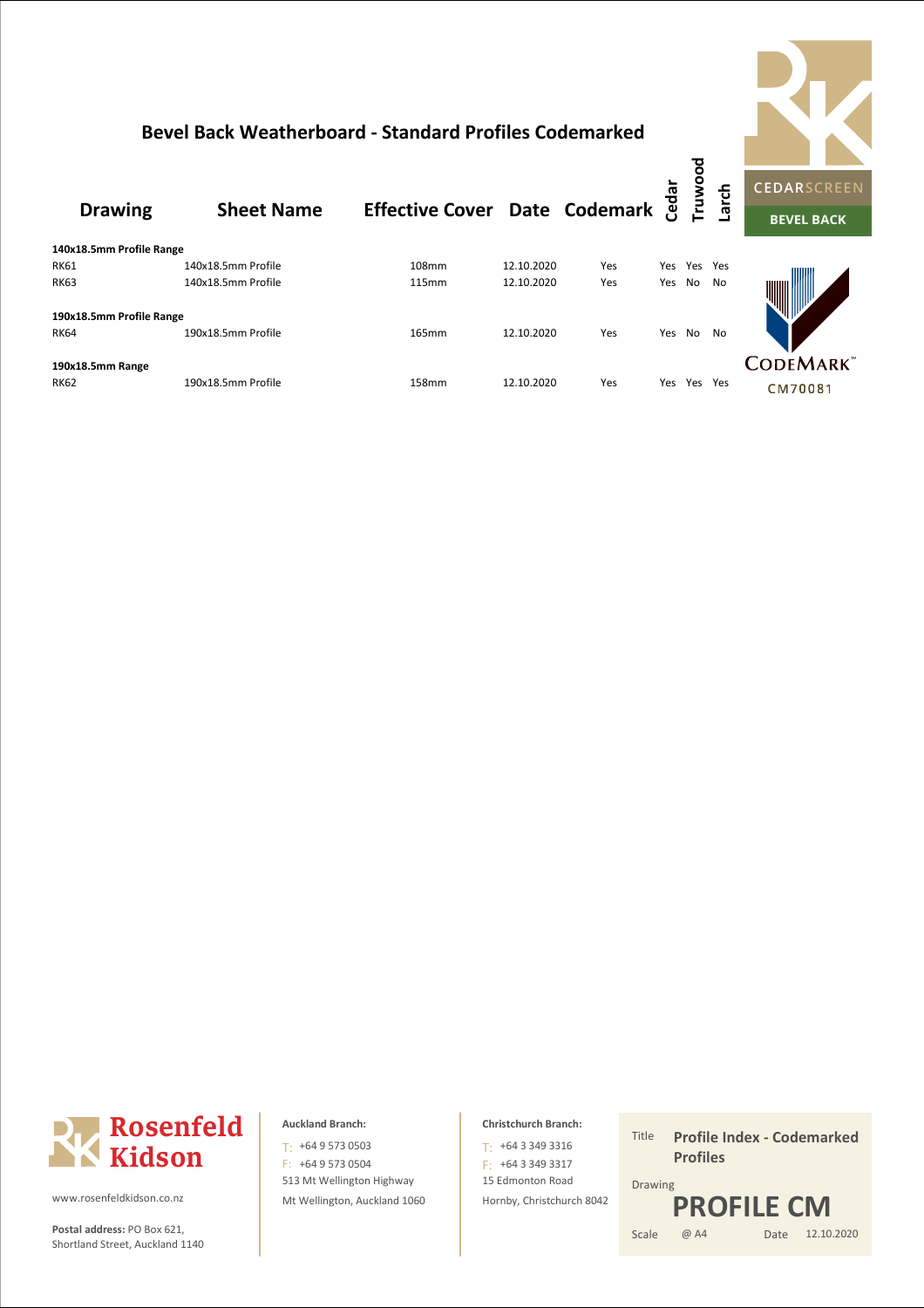- 1. Profile for oiled or stained weatherboards only.
- 2. Profiles as per NZS 3617, Branz Bulletin 411 and/or compliance achieved through in-service
- history, length of service not less than 15 years in all NZ environments B2/VM1 1.1.1 (a).
- 3. Timber to comply with NZBC B2 Durability B2.3.1 (b).
- 4. Profiles shall be fixed in accordance with E2/AS1 Table 24.



**CODEMARK** CM70081







### **Auckland Branch:**

513 Mt Wellington Highway Mt Wellington, Auckland 1060 $T: +6495730503$  $F: +6495730504$ 

## **Christchurch Branch:**+64 3 349 3316T:

15 Edmonton Road Hornby, Christchurch 8042 $F: +6433493317$ 

# **140x18.5mm Profile**

Finish:

 - BSF (Band sawn finish) - DFS (Dressed face sanded)

Drawing

Title

Date 12.10.2020 **RK61**Scale 1:2 @ A4

www.rosenfeldkidson.co.nz

**Postal address:** PO Box 621, Shortland Street, Auckland 1140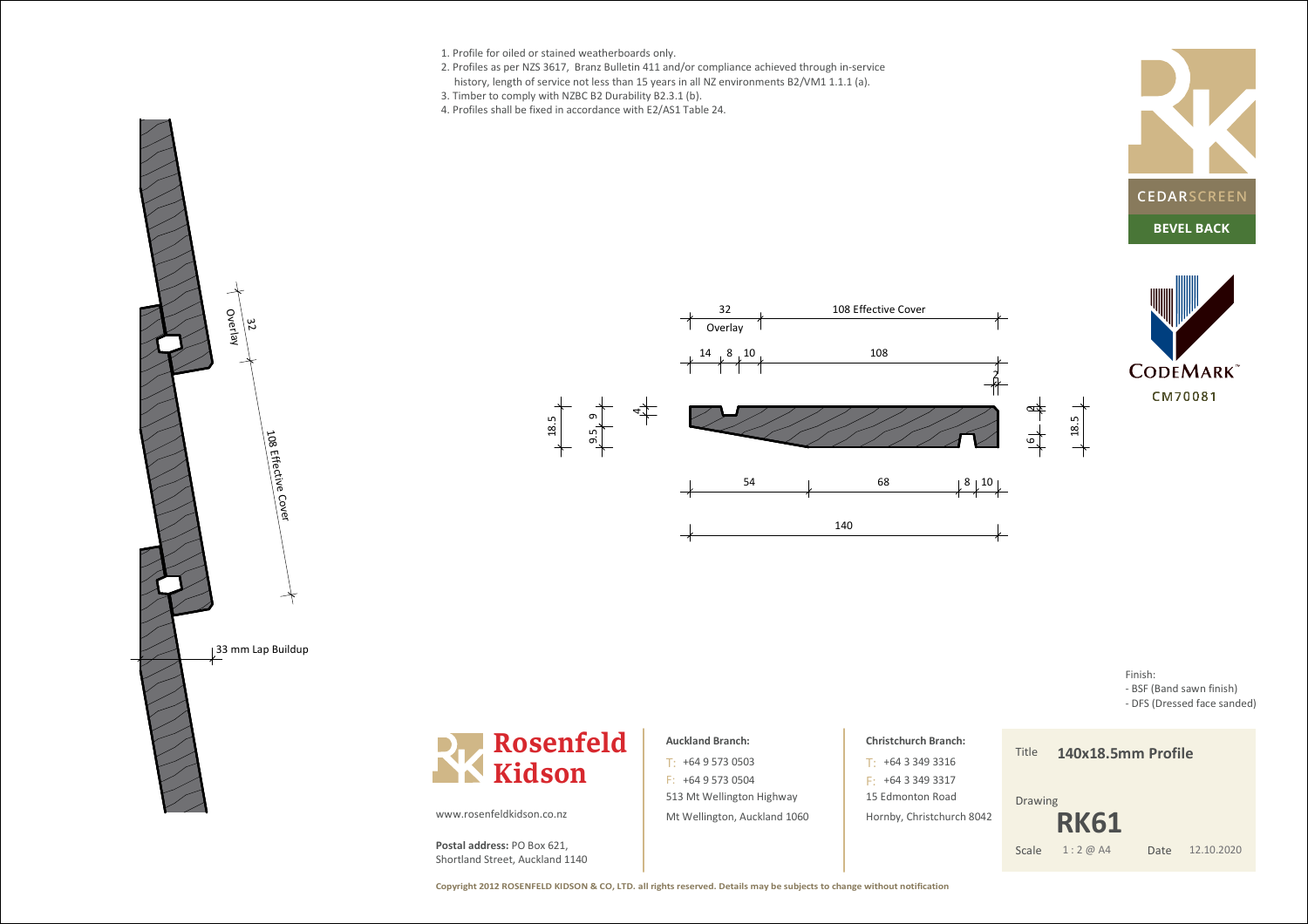

**Copyright 2012 ROSENFELD KIDSON & CO, LTD. all rights reserved. Details may be subjects to change without notification**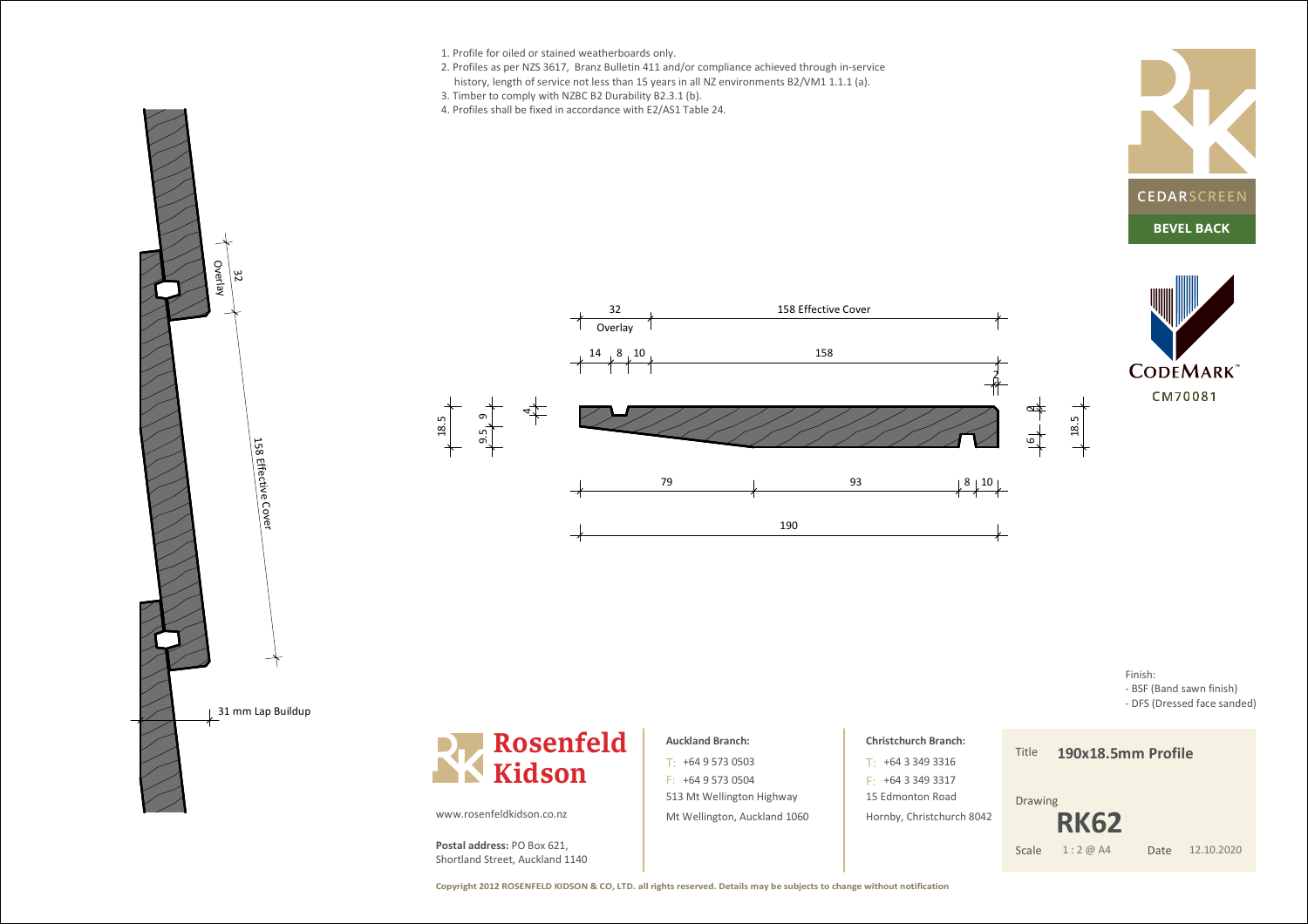- 1. Profile for oiled or stained weatherboards only.
- 2. Profiles as per NZS 3617, Branz Bulletin 411 and/or compliance achieved through in-service
- history, length of service not less than 15 years in all NZ environments B2/VM1 1.1.1 (a).
- 3. Timber to comply with NZBC B2 Durability B2.3.1 (b).
- 4. Profiles shall be fixed in accordance with E2/AS1 Table 24.









Finish: - BSF (Band sawn finish) - DFS (Dressed face sanded)



### **Auckland Branch:**

513 Mt Wellington Highway Mt Wellington, Auckland 1060 $T: +6495730503$  $F: +6495730504$ 

## **Christchurch Branch:**+64 3 349 3316T: $F: +6433493317$

15 Edmonton Road Hornby, Christchurch 8042

#### Title**140x18.5mm Profile**

Drawing

Date 12.10.2020 **RK63**Scale 1:2 @ A4

**Copyright 2012 ROSENFELD KIDSON & CO, LTD. all rights reserved. Details may be subjects to change without notification**

www.rosenfeldkidson.co.nz

**Postal address:** PO Box 621, Shortland Street, Auckland 1140